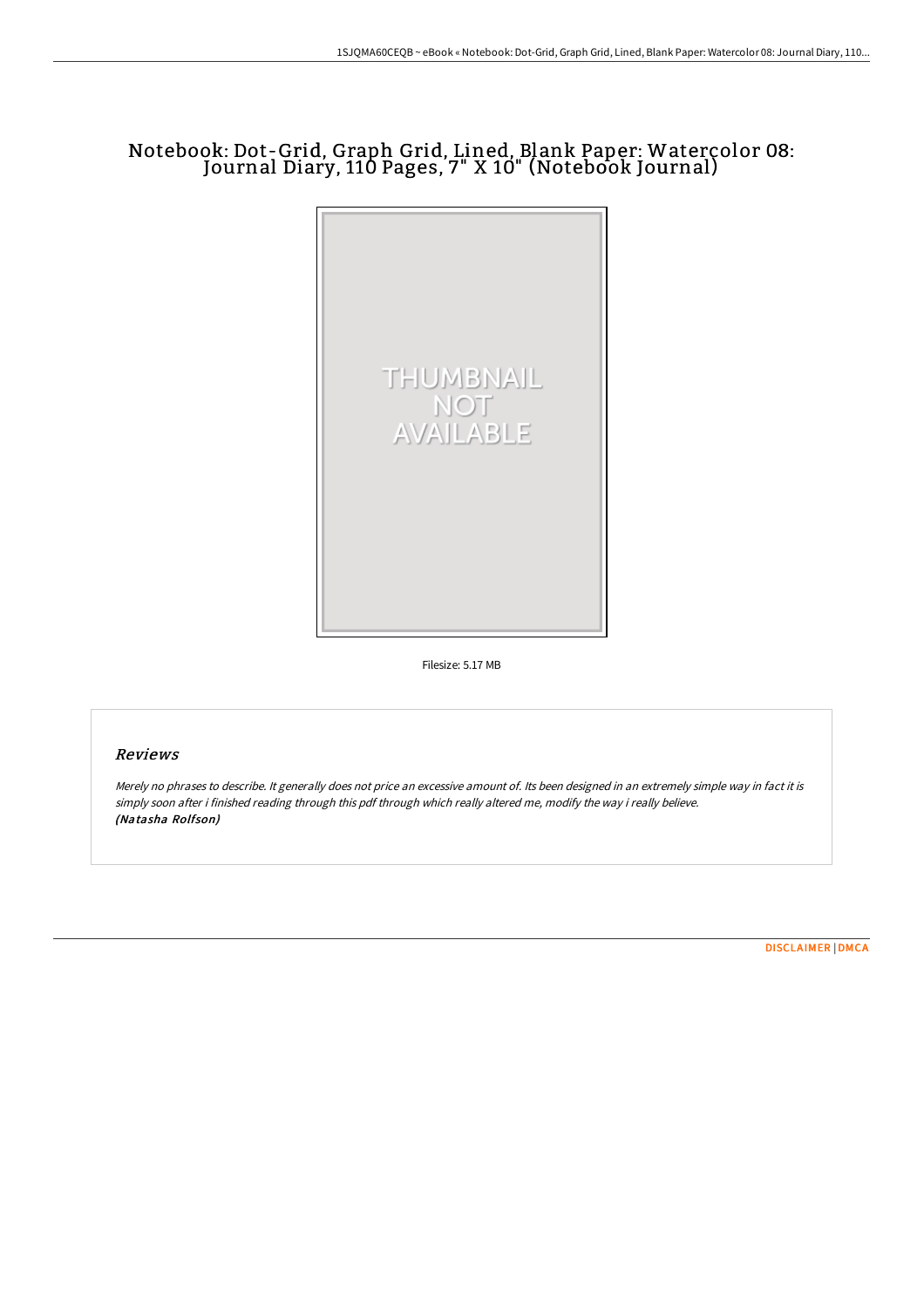## NOTEBOOK: DOT-GRID, GRAPH GRID, LINED, BLANK PAPER: WATERCOLOR 08: JOURNAL DIARY, 110 PAGES, 7 " X 10" (NOTEBOOK JOURNAL)



Createspace Independent Publishing Platform, 2017. PAP. Condition: New. New Book. Shipped from US within 10 to 14 business days. THIS BOOK IS PRINTED ON DEMAND. Established seller since 2000.

 $\begin{array}{c} \hline \Xi \end{array}$ Read Notebook: Dot-Grid, Graph Grid, Lined, Blank Paper: Watercolor 08: Journal Diary, 110 Pages, 7" X 10" [\(Notebook](http://www.bookdirs.com/notebook-dot-grid-graph-grid-lined-blank-paper-w-12.html) Journal) Online

Download PDF Notebook: Dot-Grid, Graph Grid, Lined, Blank Paper: Watercolor 08: Journal Diary, 110 Pages, 7" X 10" [\(Notebook](http://www.bookdirs.com/notebook-dot-grid-graph-grid-lined-blank-paper-w-12.html) Journal)